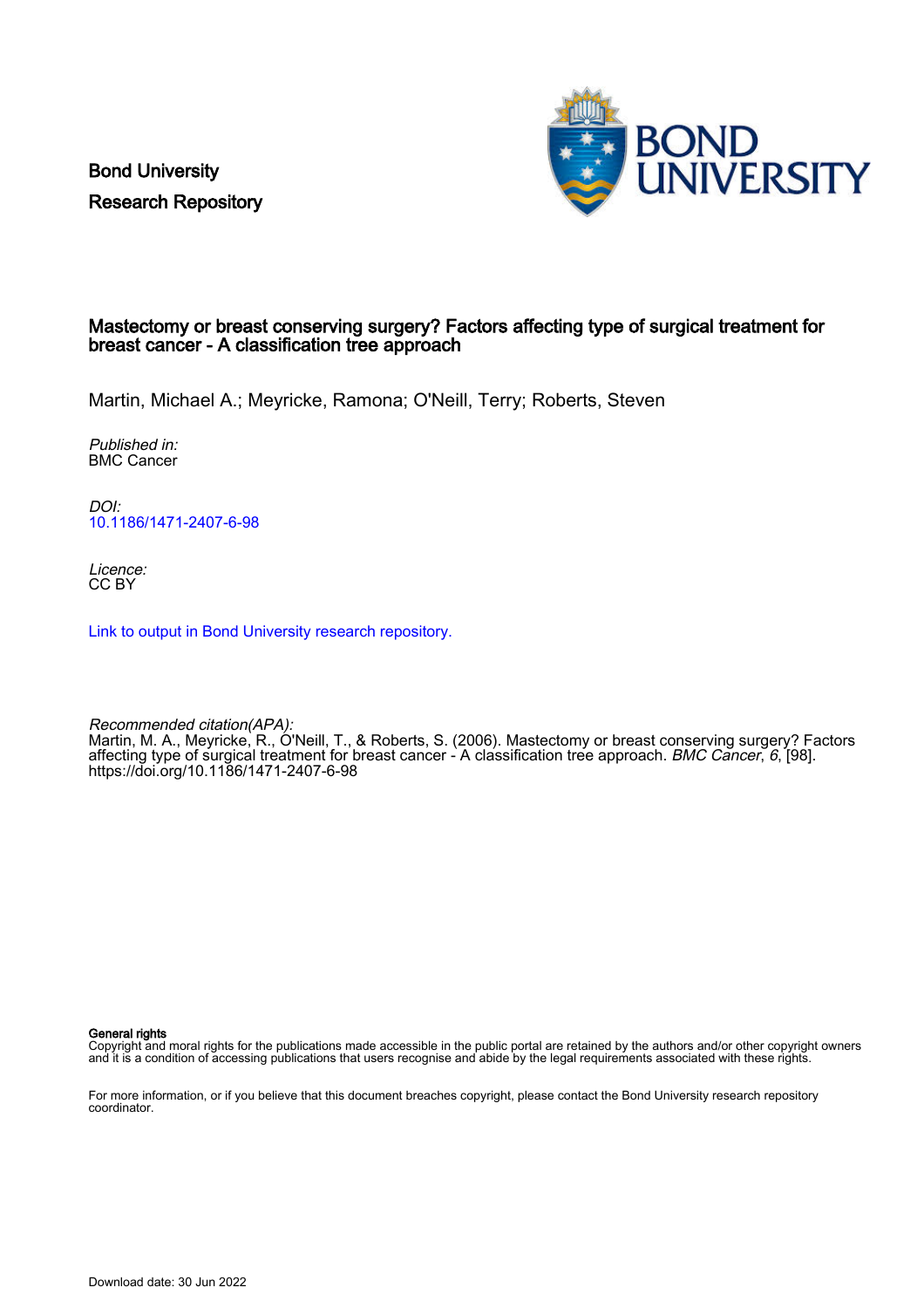# Research article **[Open Access](http://www.biomedcentral.com/info/about/charter/)**

# **Mastectomy or breast conserving surgery? Factors affecting type of surgical treatment for breast cancer – a classification tree approach** Michael A Martin\*, Ramona Meyricke, Terry O'Neill and Steven Roberts

Address: School of Finance and Applied Statistics, Australian National University, Canberra ACT, 0200, Australia

Email: Michael A Martin\* - michael.martin@anu.edu.au; Ramona Meyricke - ramona.meyricke@anu.edu.au; Terry O'Neill - terry.oneill@anu.edu.au; Steven Roberts - steven.roberts@anu.edu.au

\* Corresponding author

Published: 20 April 2006

*BMC Cancer*2006, **6**:98 doi:10.1186/1471-2407-6-98

[This article is available from: http://www.biomedcentral.com/1471-2407/6/98](http://www.biomedcentral.com/1471-2407/6/98)

© 2006Martin et al; licensee BioMed Central Ltd.

This is an Open Access article distributed under the terms of the Creative Commons Attribution License [\(http://creativecommons.org/licenses/by/2.0\)](http://creativecommons.org/licenses/by/2.0), which permits unrestricted use, distribution, and reproduction in any medium, provided the original work is properly cited.

Received: 02 February 2006 Accepted: 20 April 2006

#### **Abstract**

**Background:** A critical choice facing breast cancer patients is which surgical treatment mastectomy or breast conserving surgery (BCS) – is most appropriate. Several studies have investigated factors that impact the type of surgery chosen, identifying features such as place of residence, age at diagnosis, tumor size, socio-economic and racial/ethnic elements as relevant. Such assessment of "propensity" is important in understanding issues such as a reported under-utilisation of BCS among women for whom such treatment was not contraindicated. Using Western Australian (WA) data, we further examine the factors associated with the type of surgical treatment for breast cancer using a classification tree approach. This approach deals naturally with complicated interactions between factors, and so allows flexible and interpretable models for treatment choice to be built that add to the current understanding of this complex decision process.

**Methods:** Data was extracted from the WA Cancer Registry on women diagnosed with breast cancer in WA from 1990 to 2000. Subjects' treatment preferences were predicted from covariates using both classification trees and logistic regression.

**Results:** Tumor size was the primary determinant of patient choice, subjects with tumors smaller than 20 mm in diameter preferring BCS. For subjects with tumors greater than 20 mm in diameter factors such as patient age, nodal status, and tumor histology become relevant as predictors of patient choice.

**Conclusion:** Classification trees perform as well as logistic regression for predicting patient choice, but are much easier to interpret for clinical use. The selected tree can inform clinicians' advice to patients.

#### **Background**

Breast cancer is a disease that affects about ten percent of Australian women. Because of its devastating impact on the community, much research has been conducted on multiple aspects of the condition, including possible causative factors, methods of treatment and patient care, and preventative measures such as breast screening. In this paper we investigate factors that affect the choice between the treatment options of mastectomy and breast conserving surgery (BCS) for Western Australian breast cancer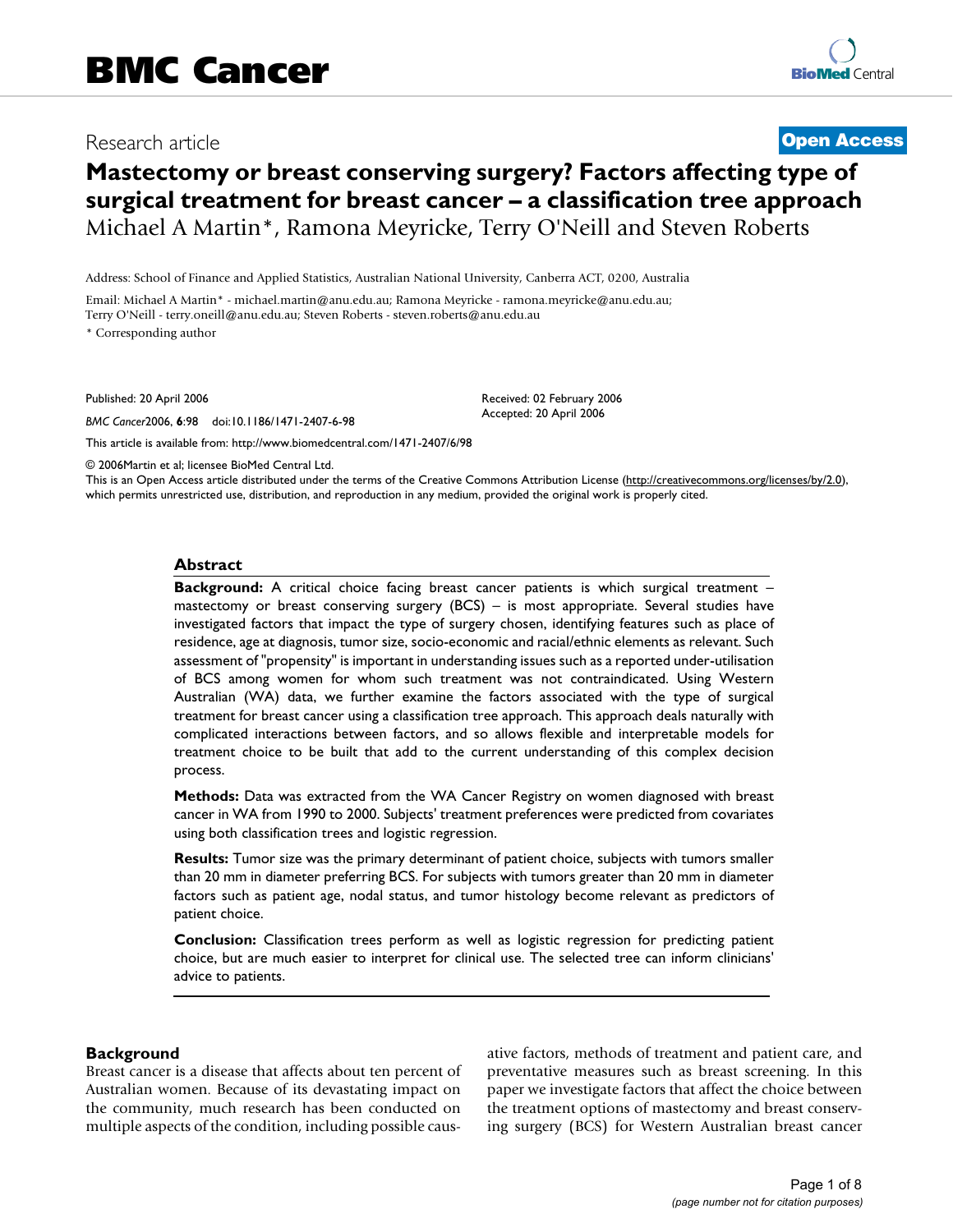patients. Current Australian guidelines for the treatment of early breast cancer recommend that women be treated using a multidisciplinary approach involving appropriate surgery, radiotherapy, and systematic adjuvant therapy [1,2]. The factors investigated include tumor size and histology, nodal status, martial status, aboriginality, age, method of payment, area of residence, and country of birth.

A number of studies have investigated the factors that determine the type of surgery that breast cancer patients choose [3-9]. These studies have identified a number of important factors including place of residence, age at diagnosis, tumor size, socio-economic factors, and racial/ethnic factors. Studies of this nature are important because even though there has been an increase in the use of BCS since the early 1990s, an apparent under-utilisation of BCS among women for whom such treatment was not contraindicated has been documented [10]. For this reason, research that may shed light on reasons for the underutilisation of BCS is important. For example, if it is found that women of a certain ethnicity are less likely to choose BCS when it is a viable option, education campaigns could be specifically implemented to target these women.

A recent Western Australian study found several factors that affected the likelihood of women with breast cancer receiving BCS [7]. In particular, they found that women from disadvantaged backgrounds were significantly less likely to receive BCS than those from more privileged backgrounds. In this study, the classification of an individual to a background category was based on a five category index of relative social disadvantage, with disadvantaged backgrounds and privileged backgrounds at opposite ends of this scale. However, the findings from this study were criticized because the study failed to adjust for tumor size [11]. In his criticism, Furnival stated that as a consequence of tumor size not being included in the analyses that "no reliable conclusions can be drawn as to the cause of the lower incidence of breast-conserving surgery in women from 'disadvantaged backgrounds"'. In our paper we also use data from Western Australia but address the issue raised by Furnival by including tumor size in our analyses. In addition, we employ classification trees to help elucidate the factors as well as the interaction between factors that are relevant predictors of the choice of surgery. Classification trees are gaining broader acceptance in this area of biomedical research, but they are not yet in widespread use. Our paper highlights how they can be used to improve and clarify the results obtained from the standard logistic regression approach. Classification trees enable a flow-chart to be produced that can be easily followed for a patient with a given set of characteristics in order to predict the likely treatment chosen by the patient. This property enables classification trees, unlike logistic

regression models, to be readily interpreted by people with little statistical knowledge. Attempting to explain treatment decisions based on a set of patient characteristics has been termed the "propensity score method" in the literature. Graf (1997) provides an application of this method to the treatment decision of mastectomy versus BCS [12].

# **Methods**

Data for the study was sourced from linked administrative data obtained from the Western Australian (WA) Department of Health Record Linkage unit. The dataset was extracted from the WA Linked Database, a dynamic linkage system linking three core data sources: the WA Cancer Registry (WACR), the WA Hospital Morbidity Database (WAHMD) and the WA Death Register. The WAHMD contains comprehensive patient demographic, diagnosis and procedure information for each hospital admission occurring in any WA hospital. The dataset used consists of the linked hospital, death and WACR records containing the diagnosis, subsequent admissions to hospital and death (where applicable) of 2713 women diagnosed with one primary breast tumor in WA between 1 January, 1990 and 31 December, 1999. The WA Linked Database is unique in the Australian context and is an extraordinarily rich and comprehensive resource [13].

In this analysis, treatment was defined as the last surgical treatment within four months (120 days) of diagnosis. The date of diagnosis is defined for this study as the time at which the subject enters the study as recorded on the WACR as none of the databases linked by the Western Australian unit specifies diagnosis date. It is common for people who initially choose BCS to be readmitted for mastectomy because initial surgery reveals that the cancer is more progressed than initially advised. Thus, if a subject had a lumpectomy but was later readmitted for a mastectomy within 120 days of diagnosis, their treatment would be defined for this study as mastectomy. Individuals who had no surgery within 120 days following diagnosis were removed from the dataset. The treatment (surgery) variable was assigned as follows: a value of 0 was assigned to those subjects who received mastectomy as surgical treatment for the breast cancer within 120 days as indicated on the WACR; a value of 1 was assigned to those subjects who received BCS as the last surgical treatment for the breast cancer within 120 days as indicated on the WACR.

The explanatory variables included in the analysis were tumor size (diameter at greatest extent measured in millimetres), nodal status (the number of lymph nodes to which the cancer had spread), tumor histology (ductal, lobular, or other, for example, tubular), age of the subject in years, area of residence (metropolitan, rural or remote), the subject's country of birth, marital status, whether or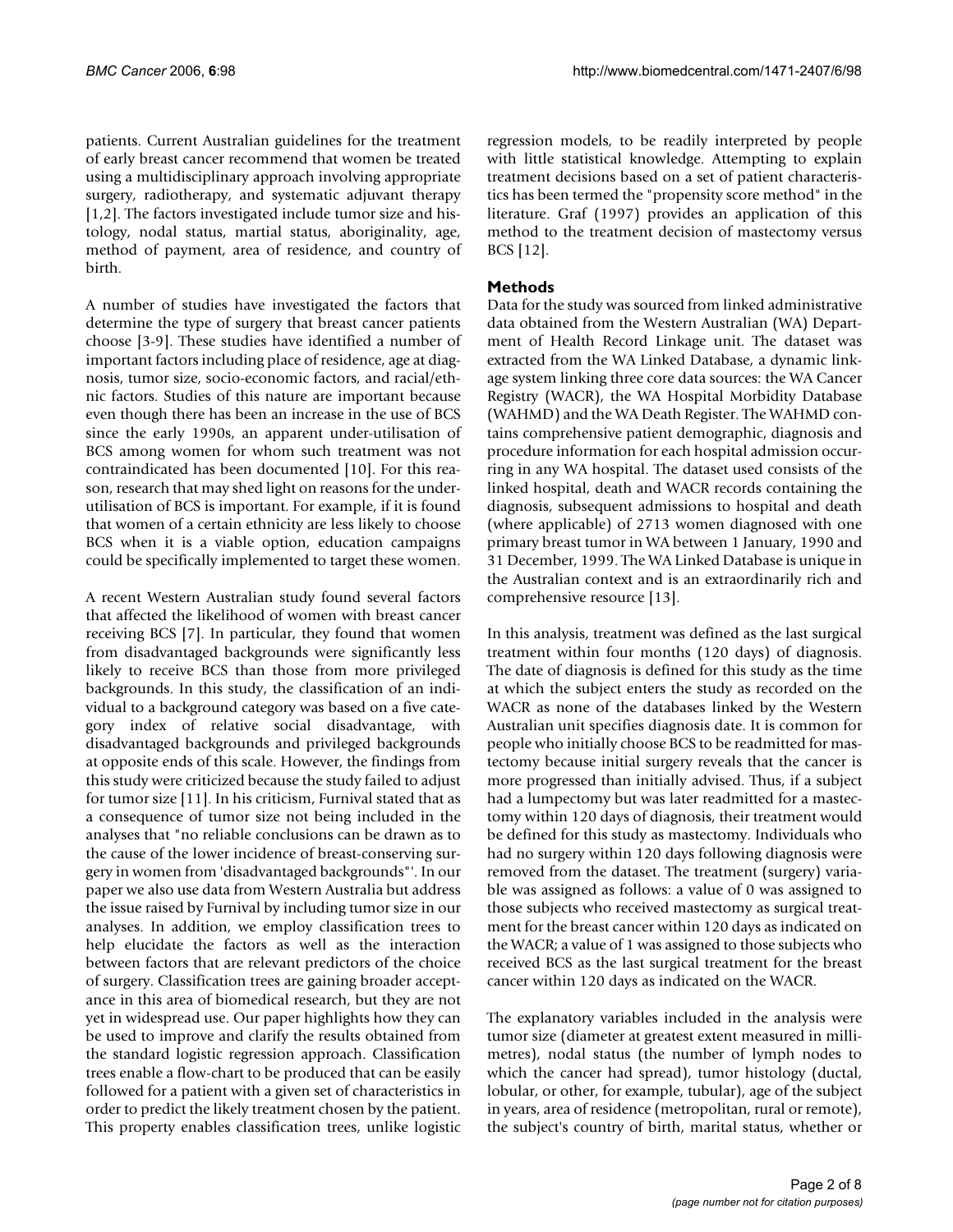| <b>Surgery</b>                       |       | Aboriginality                         |                  | <b>Marital Status</b>         |        |
|--------------------------------------|-------|---------------------------------------|------------------|-------------------------------|--------|
| Mastectomy                           | 39.0% | No                                    | 99.2%            | Married/De-facto              | 70.8%  |
| <b>Breast-Conserving Surgery</b>     | 61.0% | Yes                                   | 0.8%             | Otherwise                     | 29.2%  |
| <b>Method of Payment</b>             |       | <b>Country of Birth</b>               |                  | <b>Area of Residence</b>      |        |
| Public, eligible for Medicare        | 49.4% | Australia                             | 61.1%            | Metropolitan                  | 78.8%  |
| Private, not insured                 | 3.3%  | Western Europe                        | 28.2%            | Rural                         | 15.6%  |
| Private, insured                     | 45.8% | Other                                 | 10.8%            | Remote                        | 5.6%   |
| Ineligible for assistance            | 1.5%  |                                       |                  |                               |        |
| <b>Tumor Histology</b>               |       | Tumor Size (diameter in mm)           |                  | <b>Patient Age (years)</b>    |        |
| Ductal                               | 79.7% | Minimum                               | l mm             | Minimum                       | 19 yrs |
| Lobular                              | 12.1% | I <sup>st</sup> Quartile              | $12 \text{ mm}$  | I <sup>st</sup> Ouartile      | 47 yrs |
| Other (mixed/tubular/etc.)           | 8.1%  | Median                                | $18 \text{ mm}$  | Median                        | 56 yrs |
|                                      |       | 3rd Quartile                          | $25 \text{ mm}$  | 3rd Quartile                  | 65 yrs |
|                                      |       | Maximum                               | $100 \text{ mm}$ | Maximum                       | 95 yrs |
| <b>Nodal Staging Characteristics</b> |       | <b>Tumor Size Categories (T1/2/3)</b> |                  | <b>Patient Age Categories</b> |        |
| Node negative (N-)                   | 58.8% | T1 (20 mm or less)                    | 63.3%            | Age under 40                  | 8.2%   |
| Node positive $(N+)$ 1 to 3 nodes    | 26.9% | T <sub>2</sub> (20 to 50 mm)          | 33.3%            | Age 40 to 60                  | 51.8%  |
| Node positive (N+) 4 plus nodes      | 14.3% | T3 (exceeding 50 mm)                  | 3.5%             | Age 60 or over                | 40.0%  |

Table 1: Summary statistics for subject characteristics,  $N = 2713$ . For categorical variables, the percentages of subjects in each **category are presented. For continuous variables, five-number summaries are presented.**

not they were Aboriginal or Torres Strait Islander, and the method of payment (private or public). Table 1 contains summary information for each of these variables. The extracted data constituted 2713 patients. Patients with tumors of size greater than 100 millimetres in diameter were removed from the study. This was done to avoid these patients having an undue influence on the analysis and because there is a possibility that some of the largest recorded tumor sizes were the result of recording errors. Moreover, an important consideration is that patients with very large tumors (e.g. > 100 mm) may not even be candidates for breast-conserving surgery. There were a total of 16 patients with recorded tumor sizes greater than 100 millimetres.

Classification trees and multivariate logistic regression were used to investigate whether the variables described in the previous paragraph affected the likelihood of a breast cancer patient choosing BCS as their treatment. Multivariate logistic regression has been used in a number of studies of this nature and will be not be described further here. Classification trees are another, less pervasive, method that can be used to discriminate for a categorical response based on several, possibly interacting covariates [14,15]. In this context, classification trees create subgroups of the data with the property that within the subgroups the outcomes (choice of BCS or mastectomy) are as homogenous as possible, and between subgroups the outcomes are heterogeneous. These subgroups are created by a recursive series of rules or binary splits. For example, if we were only interested in how tumor size and area of residence were related to choice of surgery a classification tree might first split on "tumor size smaller than 20 mm", and then for such tumor sizes it might further split on "area of residence metropolitan". A classification tree of this form would be interpreted as follows: a patient with a tumor size exceeding 20 mm would be predicted to choose mastectomy; a patient with tumor size less than 20 mm and having a metropolitan area of residence would be predicted to choose BCS; and a patient with tumor size less than 20 mm and a rural or remote area of residence would be predicted to choose mastectomy. This tree has stratified the population of breast cancer patients into strata of treatment choice based on tumor size and area of residence. This simple example illustrates the high interpretability of classification trees and highlights the reason why tree representations are popular with medical scientists and doctors [15].

One potential problem with classification trees is that if continuos variables are used the tree may select "odd" splits for these variables; see, for example, Altman et al. (1994) [16]. For example, a tree model may choose to split on the continuous variables size and age at a tumor size of 27.4 mm and at an age of 61.6 years, highly specific values that are objectively meaningless. One way of avoiding this problem is to *a priori* select a few sensible splits for the continuous variables of interest. This was the approach taken in this study. Patient age and nodal status were split into three categories  $\leq 40,40-60, \geq 60$  years and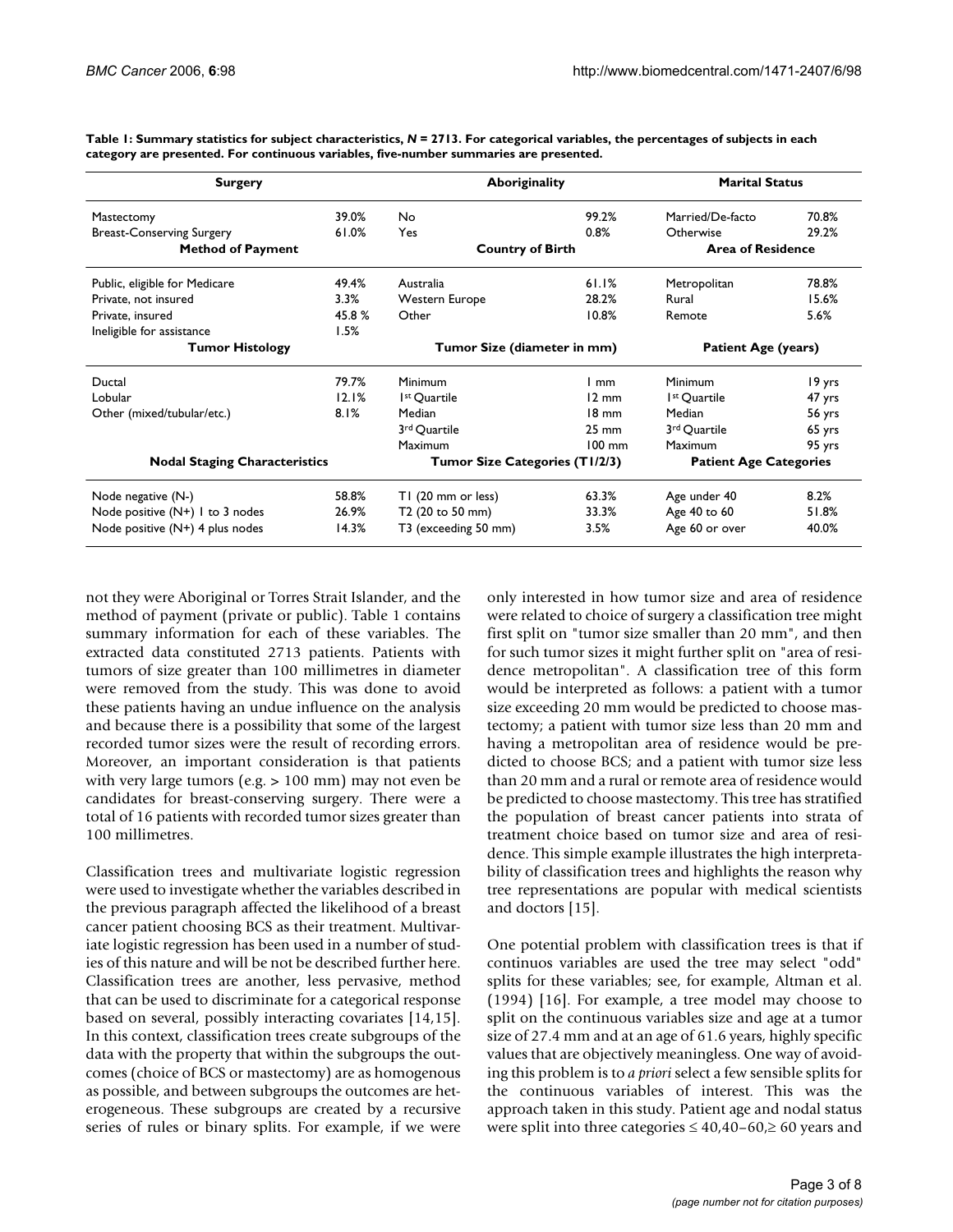| Term                                          | Coefficient | Standard Error | t-value   | Significance (1% or 5%) |
|-----------------------------------------------|-------------|----------------|-----------|-------------------------|
| Intercept                                     | $-0.471$    | 0.162          | $-2.905$  | $*$                     |
| Tumor Size T1 (baseline)                      |             |                |           |                         |
| Tumor Size T2                                 | $-0.500$    | 0.045          | $-11.017$ | $*$                     |
| Tumor Size T3                                 | $-0.378$    | 0.083          | $-4.576$  | $*$                     |
| Subject Age under 40 (baseline)               |             |                |           |                         |
| Subject Age 40-60                             | $-0.044$    | 0.080          | $-0.547$  |                         |
| Subject Age $\geq 60$                         | $-0.144$    | 0.035          | $-4.058$  | $*$                     |
| Area of Residence - Metro (baseline)          |             |                |           |                         |
| Area of Residence - Rural                     | $-0.210$    | 0.058          | $-3.610$  | $*$                     |
| Area of Residence - Remote                    | $-0.101$    | 0.062          | $-1.638$  |                         |
| Tumor Histology - Ductal (baseline)           |             |                |           |                         |
| Tumor Histology - Lobular                     | $-0.151$    | 0.064          | $-2.343$  | ≯∞k                     |
| Tumor Histology - Other                       | 0.175       | 0.056          | 3.112     | $*$                     |
| Lymph Node Negative (N-) (baseline)           |             |                |           |                         |
| Lymph Node Positive, 1-3 nodes                | $-0.216$    | 0.049          | $-4.416$  | $*$                     |
| Lymph Node Negative, 4 or more nodes          | $-0.189$    | 0.041          | $-4.625$  | $*$                     |
| Country of birth - Australia/NZ (baseline)    |             |                |           |                         |
| Country of birth - Western Europe             | 0.039       | 0.050          | 0.797     |                         |
| Country of birth - Other                      | $-0.046$    | 0.046          | $-1.011$  |                         |
| Payment class - Public/Medicare (baseline)    |             |                |           |                         |
| Payment class - Private, not insured          | 0.045       | 0.122          | 0.366     |                         |
| Payment class - Private, insured              | 0.024       | 0.046          | 0.518     |                         |
| Payment class - Ineligible                    | $-0.153$    | 0.088          | $-1.735$  |                         |
| Marital Status - Married/De-Factor (baseline) |             |                |           |                         |
| Marital Status - Other                        | 0.028       | 0.048          | 0.578     |                         |

**Table 2: Initial logistic regression model fit. Significant variables are denoted by \*\* (significant at 5%) or \*\*\* (significant at 1%).**

0,1–3,> 3 nodes, respectively, splits that have been used in previous studies [17-19]. Tumor size was split into the three size categories consistent with the American Joint Committee on Cancer and the International Union Against Cancer TNM staging system: ≤ 20 mm (T1), 20– 50 mm (T2),  $\geq$  50 mm (T3). Creating these categorical variables out of the three continuous variables ensures that the tree can only split at sensible cutpoints, that is, at points recognised as clinically important by the medical profession. For ease of comparison, these new categorical variables were also used in the logistic regression analysis. While such a choice inherently involves information loss, the practical loss of information is slight, especially considering the increased interpretability of the resultant models.

The classification trees in this paper were fit using the rpart package available in the statistical package S-Plus [20]. The tree-fitting process initially proceeds by finding the covariate that "best" divides the subjects into two groups. The "best" split is defined as the one that results in most homogeneous subgroups with respect to the response variable, homogeneity assessed with respect to standard measures of goodness-of-fit such as the drop in deviance or the misclassification rate at each potential split. The process then partitions the subjects into the two resulting groups and repeats the splitting process in each of the two groups, a process referred to as recursive partitioning. The tree is "grown" in this way until some minimum group size is reached. This initial tree is usually too large and complicated to lead to useful inferences in the same way as an initial logistic regression fit often contains too many variables, many of them ultimately insignificant. The initial, full tree is then "pruned" to produce a simpler, more interpretable tree that adequately models patient choice of surgical treatment, compared with the full tree which likely overfits the data. Pruning a classification tree is the name given to the process of simplifying the initial tree by removing some of the lower splits. The pruning used in this paper was based on minimizing the cross-validated misclassification error across competing sub-trees. The minimum group size used and further details on the pruning process used are described below. After a suitable pruned tree is identified, a process called "burling" (examining alternative splits at each node in the tree) is used to assess the reliability of the selected tree.

# **Results**

An initial logistic regression model was fit to assess the relationship between surgical treatment choice and the covariates used in this study. The initial model included only main effects, and the results are presented in Table 2. The model fit indicated that tumor size was, by far, the most significant variable in the model, with subjects with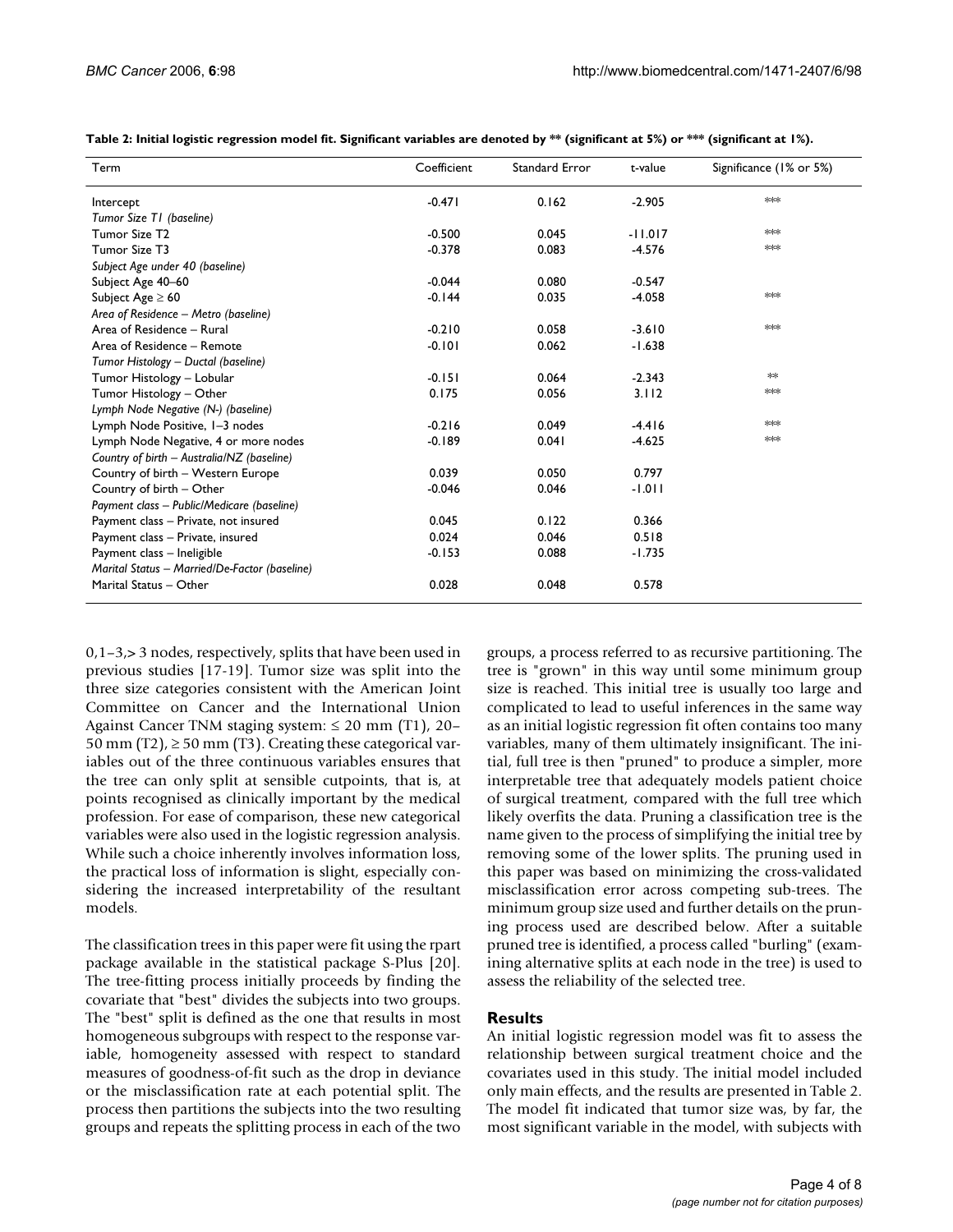

### Classification tree for choice of su **Figure 1** rgical treatment for breast cancer based on the Western Australian database

Classification tree for choice of surgical treatment for breast cancer based on the Western Australian database. In the figure, M denotes mastectomy, BCS breast-conserving surgery. Terminal nodes in the tree are represented using rectangular boxes, while non-terminal nodes are presented as ellipses. At each node, the treatment preferred by the majority of subjects at that node is printed within the node along with a numerical breakdown of how many subjects chose each treatment. For example, a node with the notation "BCS" and "365/504" means that, of the 869 subjects within that sub-group, the majority (504) chose BCS while the remaining 365 chose mastectomy.

T2 and T3 sized tumors choosing mastectomy more often than subjects with T1 sized tumors. Other significant variables included nodal status (subjects with nodal involvement choosing mastectomy more often than subjects with no nodal involvement), histology (subjects with lobular tumors choosing mastectomy more often than subjects with ductal tumors and subjects with "other" (mixed ductal/lobular, tubular, etc.) tumors choosing BCS more often than subjects with ductal tumors), area of residence (rural-based subjects choosing mastectomy more often than metropolitan-based subjects), and subject age (subjects 60 years and over choosing mastectomy more often than subjects aged under 60 years). The predicted impor-

tance of tumor size agrees with current clinical practice guidelines that recommend that BCS only be used for people with early stage breast cancer, where a cosmetically agreeable result is possible. For large tumors in certain areas of the breast a cosmetically agreeable result is typically not possible.

Of course, the initial model fit ignored potential interactions between variables in the model. A stepwise procedure was used to fit a larger logistic regression model that included relevant two-way interactions terms. The results of that model revealed that several interaction terms were, indeed, significant, including interactions between size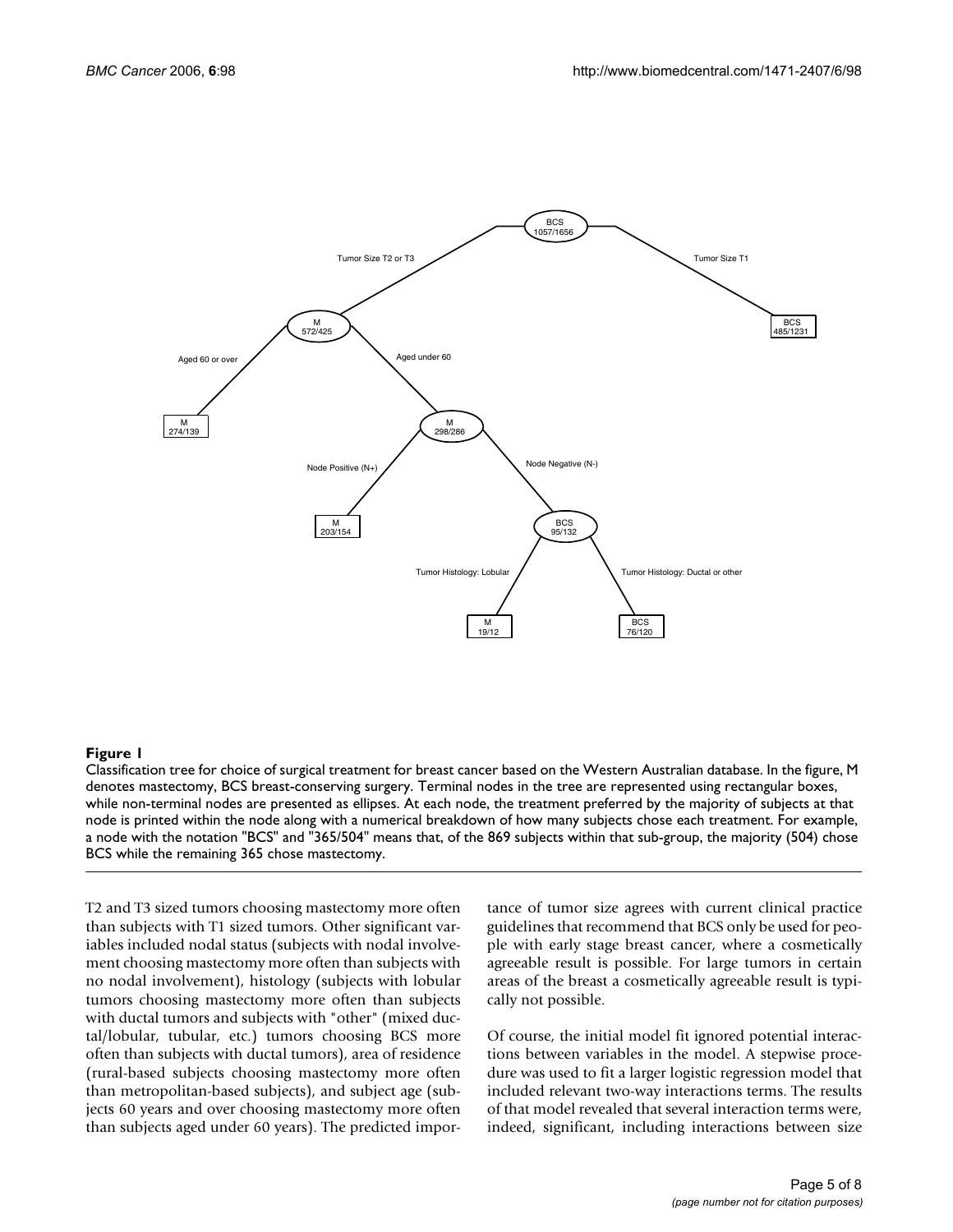

**ROC Curves for Tree and Logistic Models**



and area, size and marital status, age and country of birth, age and tumor histology, age and marital status, and area of residence and country of birth. The large number of significant two-way interactions in the fitted model makes presentation of results, as well as their subsequent interpretation rather difficult. The presence of numerous significant interactions not only makes interpretation of the model coefficients difficult, it also renders the model useless as a basis for forming clinical guidelines for women faced with the choice between mastectomy and BCS.

In our tree analysis, we initially selected a tree whose size was based on the results of repeated cross-validation, and we critically evaluated our initial choice by "burling" the tree, a process that examines alternative splitting rules at each node and assesses the performance of these alterna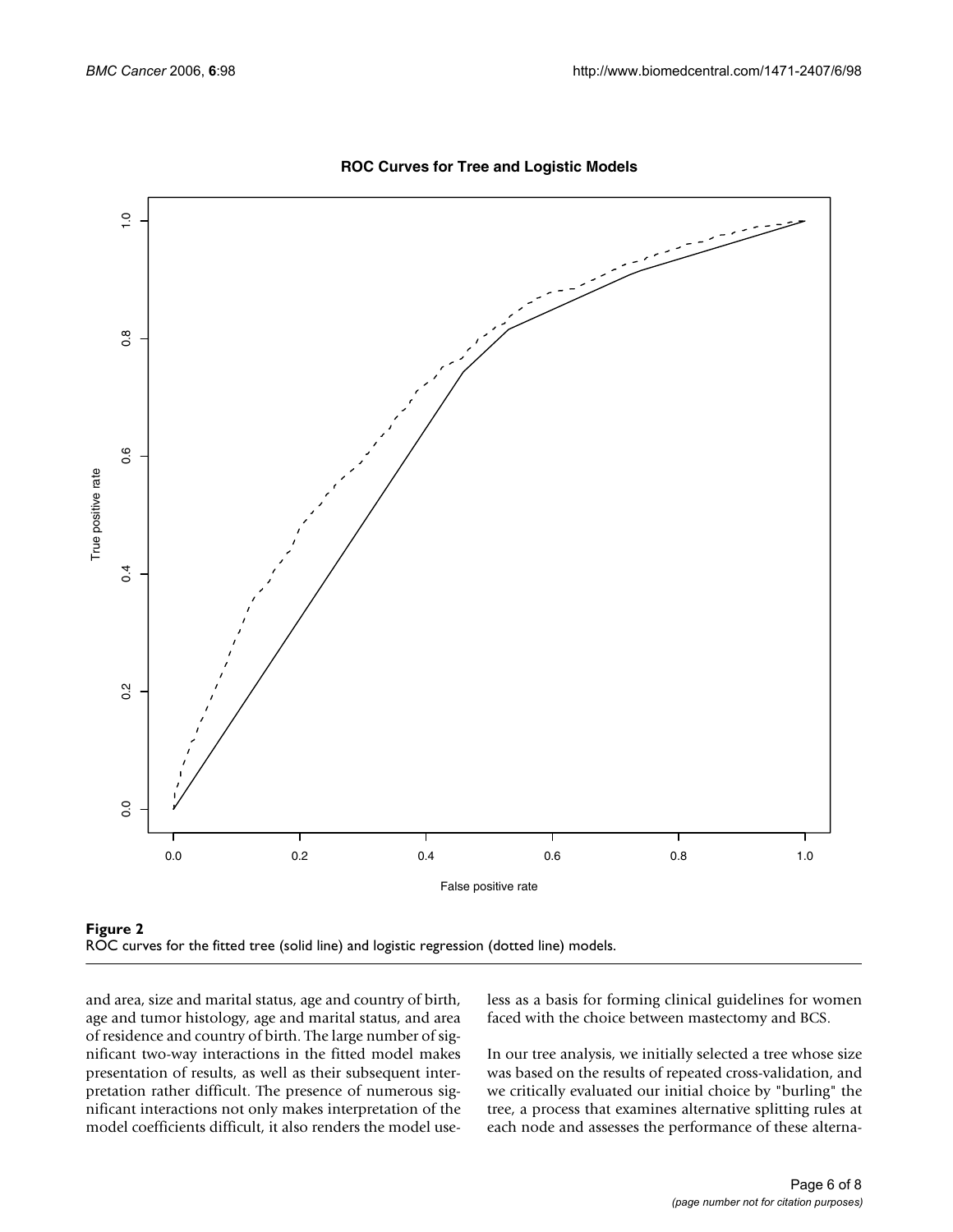tives against the originally chosen rule. In constructing the tree, we imposed a condition that all terminal nodes had to contain a minimum of 20 subjects. The results of our tree analysis show that tumor size is, by far, the greatest determinant of type of surgical treatment for breast cancer patients. Subjects with small tumors tend to choose BCS regardless of other factors, while, subjects with moderate to large tumors appear to behave differentially depending on a number of other factors. Notably, subjects with moderate to large tumors aged 60 years or over, or aged under 60 years with nodal involvement, or aged under 60 years with no nodal involvement but a lobular tumor tend to choose mastectomy. Correspondingly, subjects with moderate to large tumors aged under 60 years with no nodal involvement and ductal or other type tumor tend to choose BCS. Individually each relevant factor has a reasonably straightforward biological explanation relating it to type of surgical treatment, but it should be noted that the tree model yields *conditional* rather than unqualified information about the characteristics of subjects choosing the respective treatments. For example, factors such as nodal status, subject age or tumor histology do not appear to be critical factors in the choice for women with small tumors; rather, these factors become critical *given information about tumor size*. One of the benefits of tree models is their ability to communicate such conditional information simply, whereas logistic regression models simply label variables, including complex interaction terms, as either significant or not without providing information as to the structure of key conditional relationships more useful in a diagnostic context. The selected tree model is depicted in Figure 1.

As a further comparison of the logistic and tree approaches to this analysis we produced an ROC curve for each model. The resulting curves are depicted in Figure 2. Based on these curves it appears the two models perform broadly competitively. The marginally better performance of the logistic model owes mainly to the fact that the selected logistic model has considerably more parameters than the selected tree model. However, these extra parameters mean that the slightly better performance of the logistic model from a sensitivity/specificity prospective comes at the expense of a loss of interpretability. Given the relative sizes of the tree model and the selected logistic regression model, the performance of the tree model is particularly good.

# **Discussion**

One of the benefits of tree models is that the output – a simple decision tree – is analogous to a diagnostic process with which medical professionals are familiar. As a result, the output of the tree model is generally easy to understand and summarize, even in the presence of significant two-way or even three-way interactions. This feature of trees allows the building of simple "profiles" of subjects who are predicted to prefer BCS over mastectomy and vice-versa. For example, patients with small tumors are likely to have BCS as their surgical treatment, while patients who have moderate to large sized tumors and are aged 60 years or older are likely to have mastectomy. Note that profiles of this kind derived from the tree are indicative rather than prescriptive, and that they describe tendencies, or broad patterns, rather than the behavior of particular individuals. Nevertheless, they are useful in characterising the patterns of patient behavior observed in the WACR data set, and in clarifying how the main factors identified in the analysis combine to influence patients' choices of surgical treatment for breast cancer. Tumor size is clearly the factor that dominates a patient's decision process, although a number of other factors appear relevant for patients with moderate to large sized tumors. The profiles paint rich but subtle pictures of patient behavior, indicating that patient decisions are often highly conditional rather than set by separate, individual rules for each relevant factor. This revelation would come as no surprise to doctors, as such a nested decision process would be entirely familiar to them in the context of advising their patients as to their most appropriate treatment option taking into account the patient's particular circumstances.

As with any analysis of complex data such as these, our tree analysis has limitations which must be acknowledged [15,21]. Firstly, tree models have a tendency to be quite variable or unstable, wherein a small change in the data can result in a quite different series of splits and hence a different tree model. This instability of tree models can make their interpretation somewhat open to question. While this problem is inherent to tree models, it is likely that the tree model produced in this paper is very stable at the first split on tumor size. The choice of this split was unequivocal as the improvement in goodness-of-fit (both from drop in deviance and misclassification standpoints) from splitting on size at this point was substantially larger than for any of the other explanatory variables. Nevertheless, the interpretation of splits low in the tree structure is somewhat more uncertain as alternative splits low in the tree may have produced a tree model with similar goodness-of-fit to that of the selected model. Secondly, due to the large number of statistical comparisons that are performed during the fitting of a tree, p-values are not particularly useful or interpretable for these models. This issue necessitates the use of cross-validation or the use of an independent data set to validate the tree model. A crossvalidatory exploration revealed the selected tree model to be relatively stable, particularly so with regard to the first few splits. Thirdly, trees may not capture global linear relationships between the response and covariates because the tree must approximate linear effects with a series of binary splits [14]. These limitations illustrate that